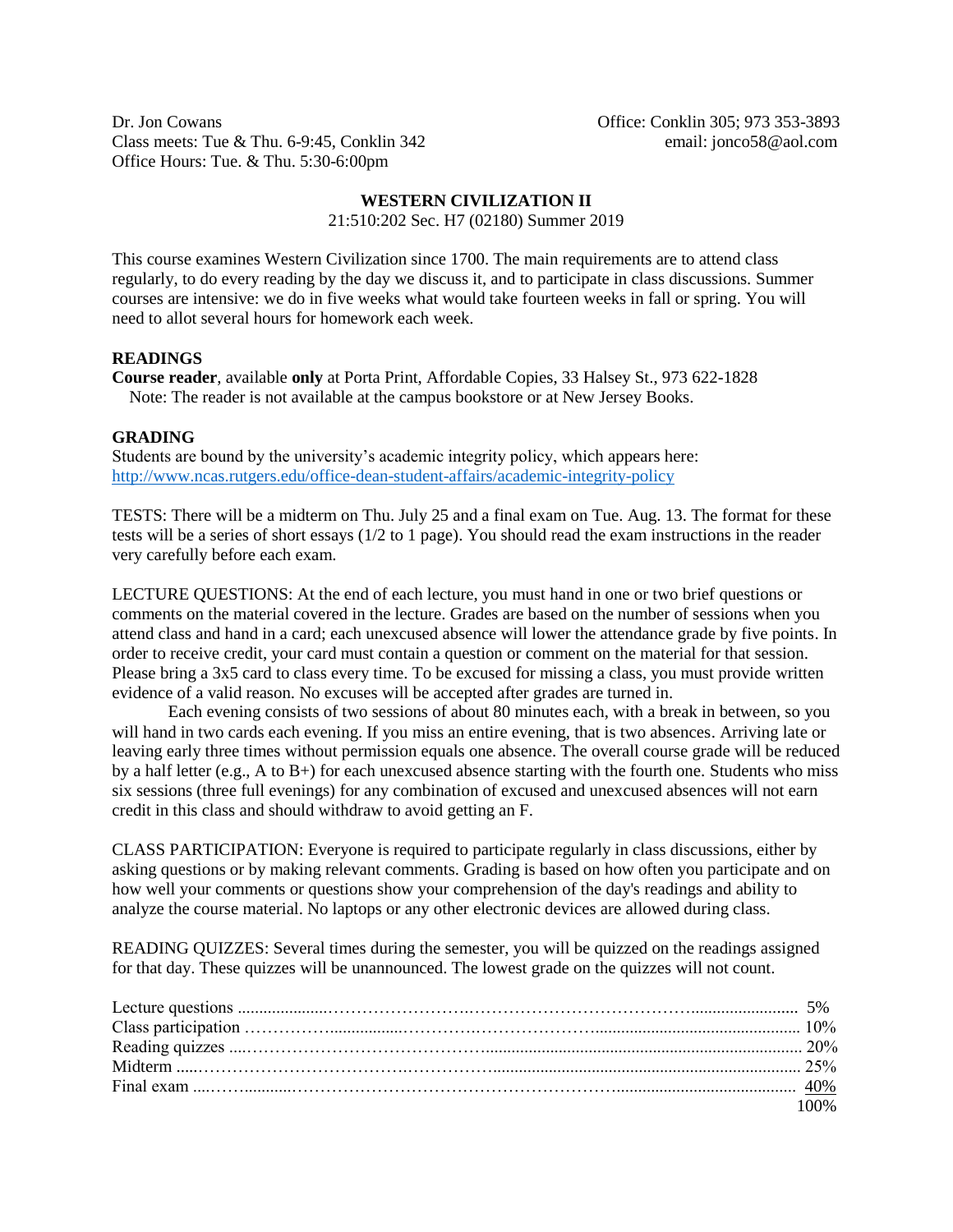### **Tue. 7-9: Absolutism**

Queen Elizabeth, "Act against Recusants" (R-1) Cardinal Richelieu, "The Political Testament" (R-2) Louis XIV, "Decrees and Instructions" (R-3) Duke de Saint-Simon, "Louis XIV and His Court" (R-4) J.B. Bossuet, "Politics Derived from the Words of Holy Scripture" (R-5) Thomas Hobbes, "Leviathan" (R-6)

### **Thu. 7-11: The Enlightenment**

Immanuel Kant, "What is Enlightenment?" (R-7) Marquis de Condorcet, "The Progress of the Human Mind" (R-8) Thomas Paine, "The Age of Reason" (R-9) Baron d'Holbach, "Good Sense" (R-10) ------ Mary Wollstonecraft, "Vindication of the Rights of Woman" (R-11) John Locke, "Second Treatise on Civil Government" (R-12) Adam Smith, "The Wealth of Nations" (R-13)

Thomas Paine, "African Slavery in America" (R-14)

### **Tue. 7-16: The French Revolution**

Emmanuel-Joseph Sieyès, "What is the Third Estate?" (R-15) "Reports of Unrest in the Countryside" (R-16) "The Declaration of the Rights of Man and the Constitution of 1791" (R-17) Maximilien Robespierre, "On the Right to Vote" (R-18) ------ Maximilien Robespierre, "Speech at the King's Trial" (R-19) Maximilien Robespierre, "Republic of Virtue" (R-20) "Dechristianization" (R-21)

"The Propagandist Decrees" (R-22)

### **Thu. 7-18: Reactions to the Enlightenment and the French Revolution**

"Two Spanish Views of the French Revolution" (R-23) Joseph de Maistre, "Considerations on France" (R-24) Klemens von Metternich, "The Problem of the French Revolution" (R-25) Thomas Malthus, "On the Principle of Population" (R-26) -------

## **Romanticism, Liberalism, and Nationalism**

William Wordsworth, "Romanticism and Poetry" (R-27) François Guizot, "Politics and Progress" (R-28) John Stuart Mill, "On Liberty" (R-29) Giuseppe Mazzini, "Duties to Country" (R-30)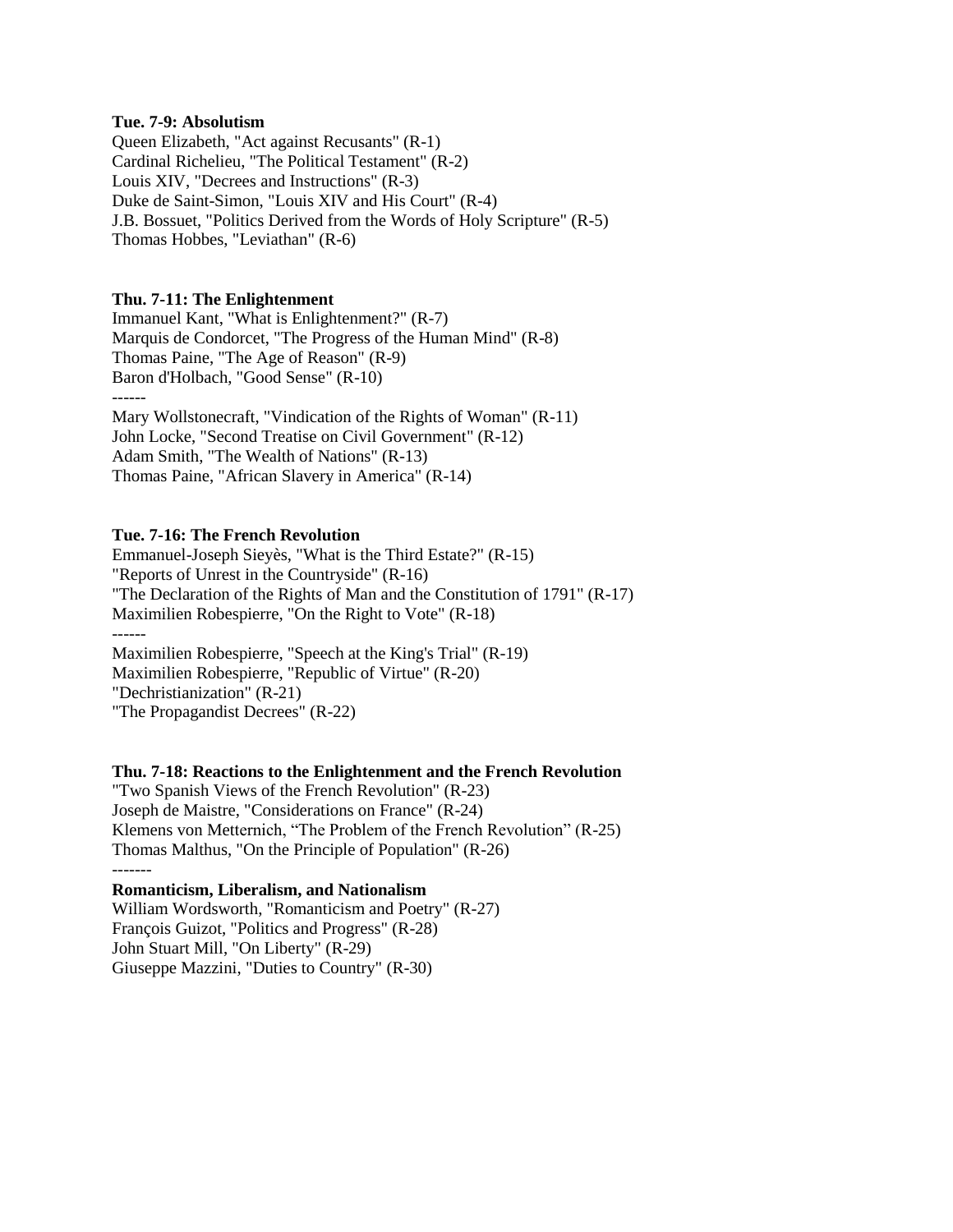### **Tue. 7-23: The Industrial Revolution and Nineteenth-Century Liberalism**

The Sadler Commission, "Report on Child Labor" (R-31) Andrew Ure, "The Philosophy of Manufactures" (R-32) Samuel Smiles, "Self-Help" (R-33) Herbert Spencer, "The Man versus the State" (R-34) -----

# **Reform and Revolution in the Nineteenth Century**

"The Great Charter" (R-35) Emmeline Pankhurst, "Why We Are Militant" (R-36) Karl Marx and Friedrich Engels, "The Communist Manifesto" (R-37)

### **Thu. 7-25: Midterm**

----- Gustave Le Bon, "Mass Psychology" (R-41) Charles Darwin, "The Theory of Evolution" (R-42) Andrew White, "A History of the Warfare of Science with Theology" (R-43) Bertrand Russell, "Why I Am Not a Christian" (R-44)

## **Tue. 7-30: World War I**

Stefan Zweig, "News of the War in Vienna" (R-45) Heinrich von Treitschke, "On War" (R-46) "The Destruction of Louvain" (R-47) Naomi Loughnan, "Factory Work" (R-48) ---- Paul Valéry, "Reflections on the Great War" (R-49) Theodore Abel, "German War Veterans" (R-50) The German Government, "Views on the Versailles Treaty" (R-51) Rudolf Von Albertini, "World War I and the Colonies" (R-52)

"The League of Nations Covenant on Mandates" (R-53)

### **Thu. 8-1: The Russian Revolution and Communism**

V.I. Lenin, "Communist Principles" (R-54) Leon Trotsky, "The Defense of Terrorism" (R-55) N.I. Bukharin, "ABC of Communism" (R-56) "The Liquidation of the Kulaks" (R-57) ------

# **Fascism**

Benito Mussolini, "Fascist Doctrine" (R-58) Adolf Hitler, "Mein Kampf" (R-59) Bernt Engelmann, "In Hitler's Germany" (R-60) President Franklin Roosevelt, "Statement on German War Crimes" (R-61)